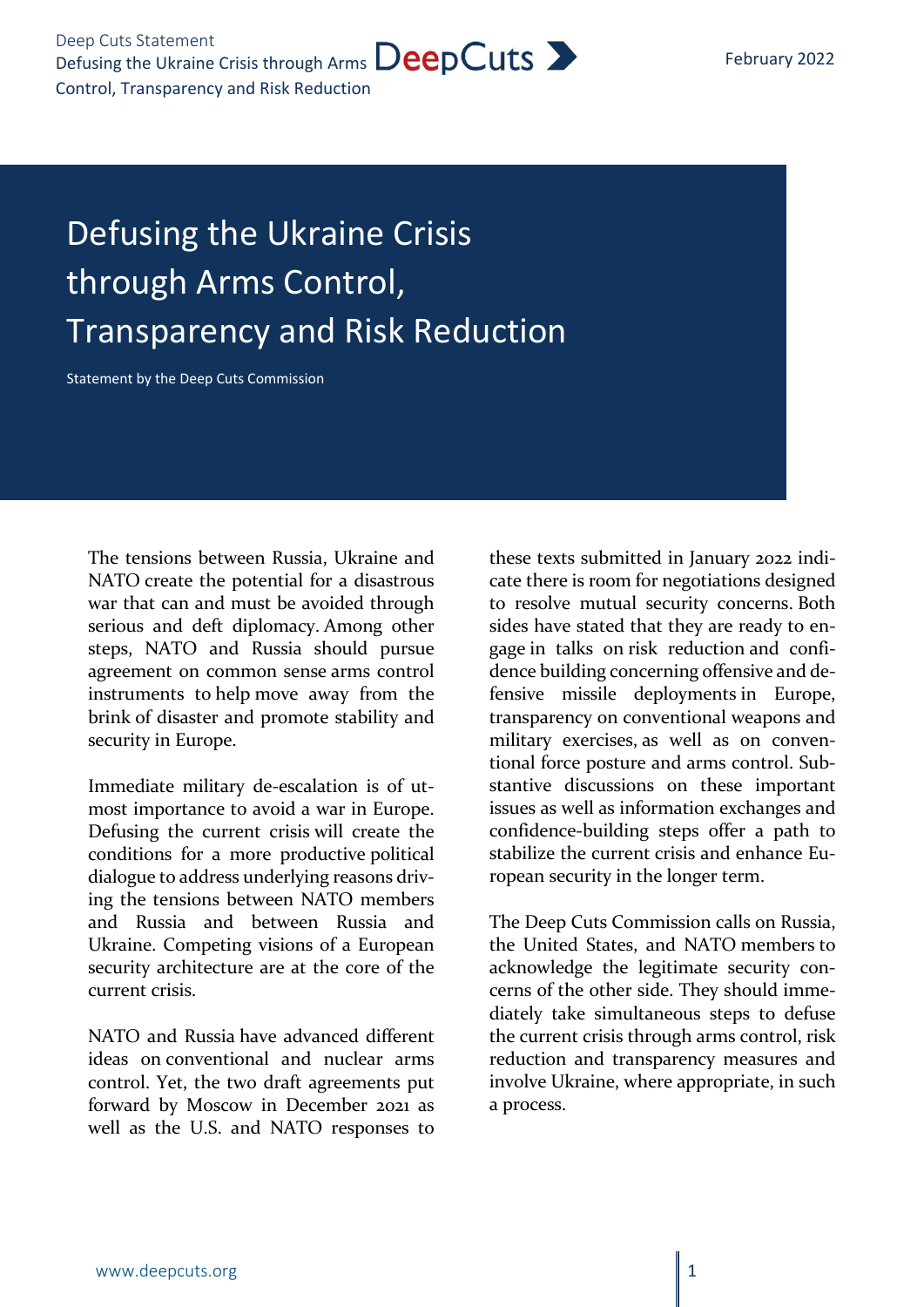February 2022

**NATO members and Russia** should agree in the NATO-Russia Council to:

- immediately meet for reciprocal briefings on each other's nuclear policies and postures and state their readiness to answer questions on current nuclear postures;
- arrange reciprocal transparency visits to NATO's Aegis Ashore sites in Romania and Poland as well as to two 9M729 sites of the Russian Armed Forces, as a confidence-building measure;
- exercise greater restraint in major military exercises and notify temporarily, on a non-binding basis, military activities at significantly lower thresholds than the Vienna Document and invite observers to relevant maneuvers along or near to NATO-Russia borders;
- agree on new guidelines designed to avoid close military encounters between Russian and NATO forces;
- set-up a Risk Reduction Centre that provides direct lines between Russian and NATO command authorities; and
- begin discussions on conventional arms control measures seeking to reduce the risk of military escalation and confrontation.

**Russia and the United States** in the context of the Strategic Stability Dialogue should agree to:

- immediately negotiate a balanced, verifiable moratorium on deployment of intermediate-range missiles between the Atlantic and the Urals;
- refrain from explicit or implied threats to deploy additional nonstrategic nuclear weapons along the NATO-Russia frontier; and
- publicly pledge to refrain from using information technology to interfere with each other's nuclear command and control and early warning systems.

These steps can help to reduce the current tensions and demonstrate that neither side plans or intends to take further steps towards military escalation. By building trust and increasing transparency, the United States, NATO, and Russia can reduce nuclear dangers and build momentum toward additional arms control agreements that achieve further reductions in strategic nuclear arsenals, "tactical" nuclear weapons, and intermediate-range nuclear weapons as well as limits on strategic missile defenses that can undermine strategic stability.<sup>[1](#page-1-0)</sup>

[https://deepcuts.org/images/PDF/Statement\\_Deep\\_C](https://deepcuts.org/images/PDF/Statement_Deep_Cuts_Commission_SSD.pdf) [uts\\_Commission\\_SSD.pdf.](https://deepcuts.org/images/PDF/Statement_Deep_Cuts_Commission_SSD.pdf)

Commission members may not fully agree with each and every point included here, though as a group they are fully aligned in support of the recommendations.

<span id="page-1-0"></span> $\overline{a}$ 

<sup>&</sup>lt;sup>1</sup> See Deep Cuts Statement "How the U.S.-Russian Strategic Stability Dialogue Can and Must Make Progress", Deep Cuts Commission, December 2021,